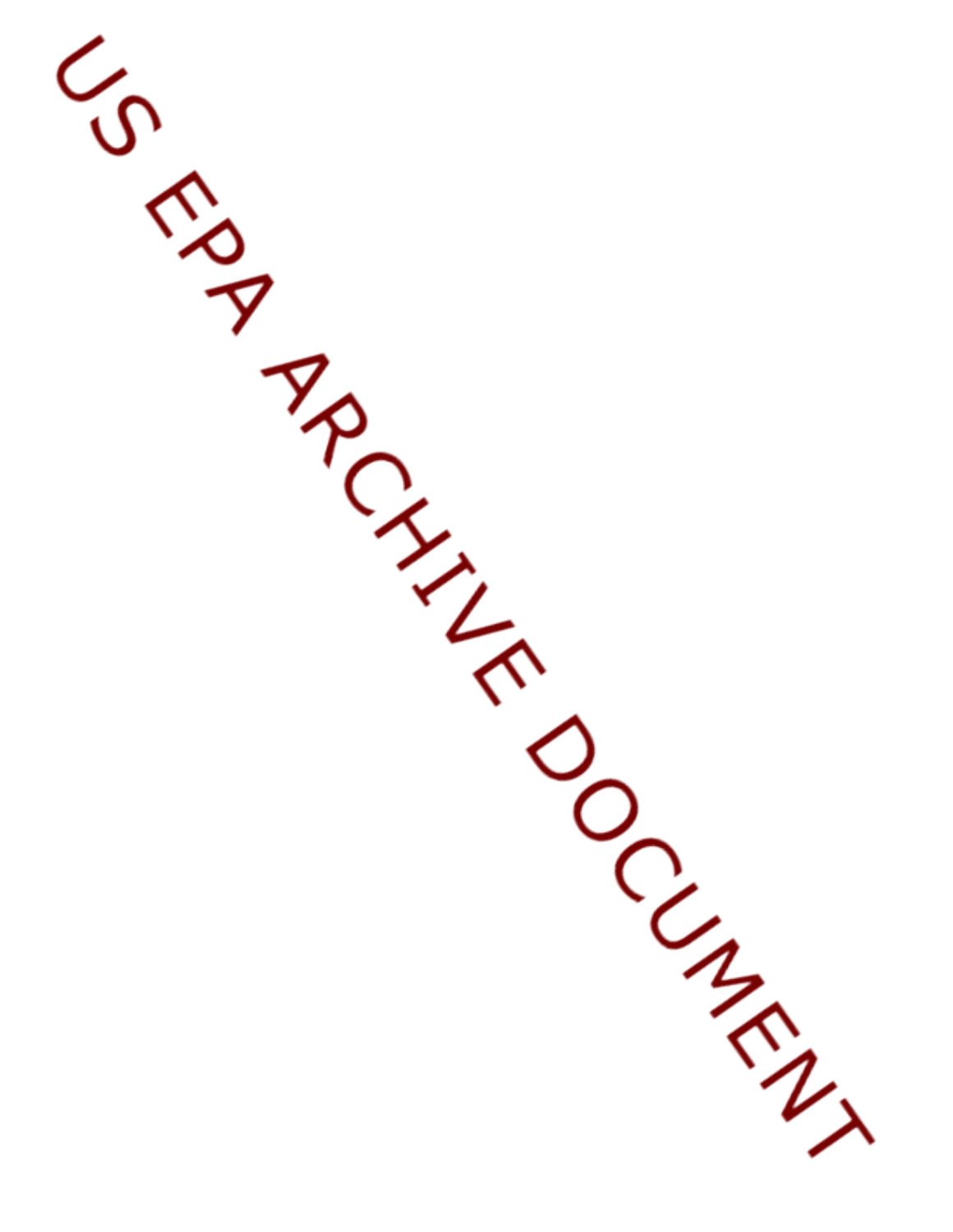# **Technical Factsheet on: o-DICHLOROBENZENE**

[List of Contaminants](http://www.epa.gov/safewater/hfacts.html) 

 As part of the Drinking Water and Health pages, this fact sheet is part of a larger publication: **National Primary Drinking Water Regulations** 

## **Drinking Water Standards**

 MCL: 0.6 mg/L MCLG: 0.6 mg/L HAL: 1 to 10 day: 9 mg/L; Longer-term: 9 mg/L

## **Health Effects Summary**

 Acute: EPA has no data on the acute toxicity of o-dichlorobenzene which is relevant to the drinking water context.

 consuming 1 liter of water per day: upto a 7-year exposure to 9 mg/L. Drinking water levels which are considered "safe" for short-term exposures: For a 10-kg (22 lb.) child

Chronic: EPA has found o-dichlorobenzene to potentially cause damage to the nervous system, liver, kidneys and blood cells from long-term exposure at levels above the MCL.

 cause cancer from lifetime exposures in drinking water. Cancer: There is inadequate evidence to state whether or not o-dichlorobenzene has the potential to

## **Usage Patterns**

 Production of o-dichlorobenzene has decreased since the 1970's: from 54.6 million lbs. in 1975 to an estimated 43 million lbs. in 1991. In 1987 it was estimated that industries consumed o-dichlorobenzene solvent and miscellaneous uses, 5%. as follows: Organic synthesis (mainly for herbicides), 90%; toluene diisocyanate processing solvent, 5%;

The greatest use of o-dichlorobenzene is as a chemical intermediate for making agricultural chemicals, primarily herbicides.

Other present and past uses include: solvent for waxes, gums, resins, wood preservatives, paints; insecticide for termites and borers; in making dyes; as a coolant, deodorizer, degreaser.

# **Release Patterns**

 water. Dichlorobenzenes also enter the water systems (raw and contaminated water) from the use of 1,2- 1,2-Dichlorobenzene's use in manufacturing and solvents may be significant sources of discharges into DCB as a deodorant in industrial wastewater treatment. Chemical waste dump leachates and direct manufacturing effluents are reported to be the major source of pollution of the chlorobenzenes (including the dichlorobenzenes) to Lake Ontario. The major source of 1,2-dichlorobenzene emission to the atmosphere has been reported to be solvent applications which may emit 25% of annual production to the atmosphere.

 to land and water totalled over 240,000 lbs., of which nearly 172,000 lbs. was to land. These releases From 1987 to 1993, according to EPA's Toxic Chemical Release Inventory, o-dichlorobenzene releases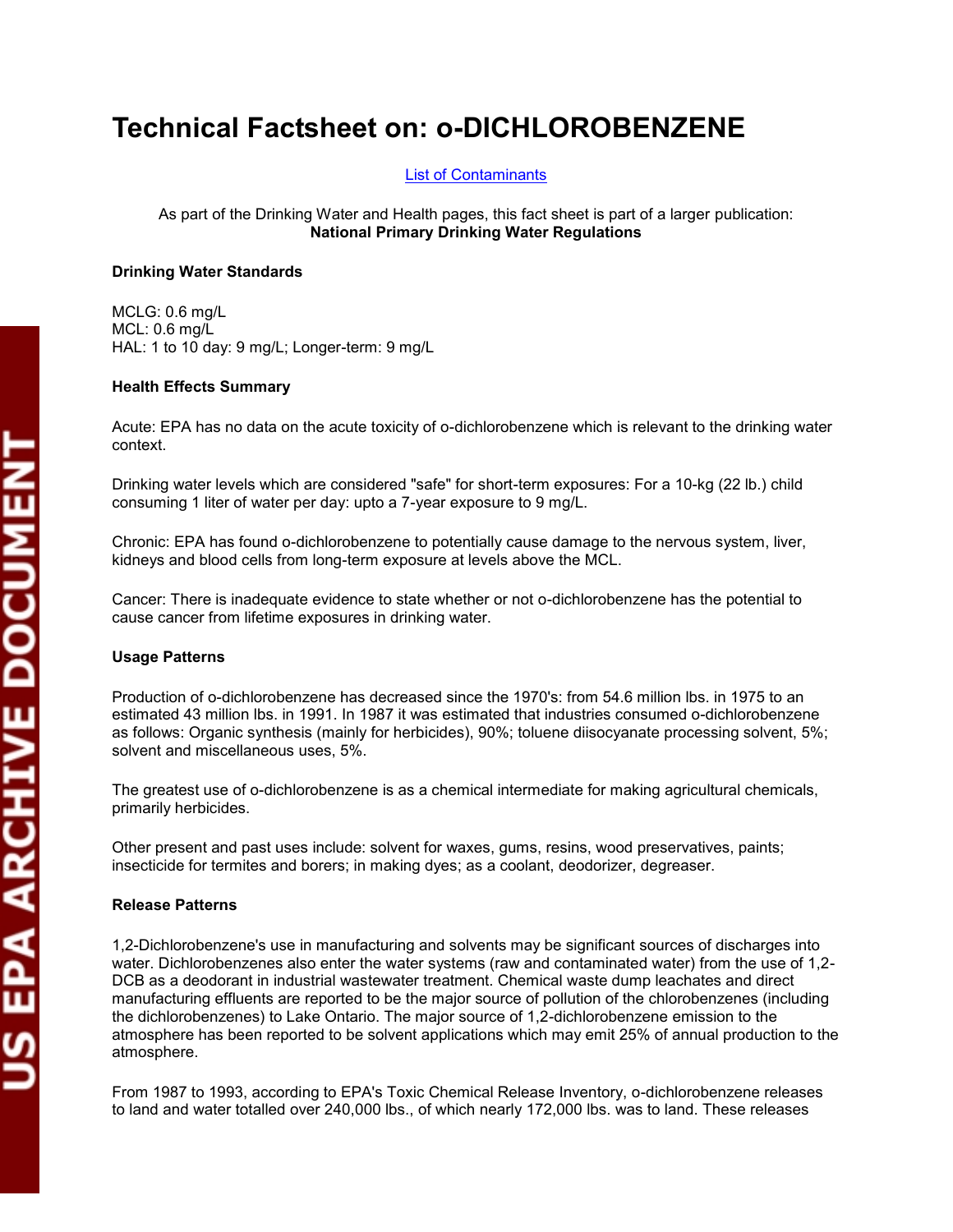were primarily from organic chemicals manufacturing industries which use it as an intermediate in herbicide production. The largest releases occurred in New Jersey.

# **Environmental Fate**

 If released to soil, 1,2-dichlorobenzene can be moderately to tightly adsorbed. Experimental Koc values that leaching can occur. Volatilization from soil surfaces may be an important transport mechanism. It is of 280 to 320 were determined in silt loam soils containing less than 2 percent organic matter. In equilibrium batch studies, a relatively strong adsorption of 1,2-dichlorobenzene to collected aquifer material was observed. However, the detection of 1,2-dichlorobenzene in various groundwaters indicates possible that 1,2-dichlorobenzene will be slowly biodegraded in soil under aerobic conditions. Chemical transformation by hydrolysis, oxidation or direct photolysis are not expected to occur in soil.

 If released to water, adsorption to sediment will be a major environmental fate process based upon Dichlorobenzene is volatile from the water column with an estimated half-life of 4.4 hours from a model slow biodegradation in natural water. The dichlorobenzenes are not expected to be biotransformed in extensive monitoring data in the Great Lakes area and Koc values. Analysis of Lake Ontario sediment cores has indicated the presence and persistence of 1,2-dichlorobenzene since before 1940. 1,2 river one meter deep flowing 1 m/sec with a wind velocity of 3 m/sec at 20 deg C; adsorption to sediment will attenuate volatilization. It has been suggested that the three dichlorobenzene isomers may undergo anaerobic water conditions found in aquifers.

 1,2-Dichlorobenzene is not expected to undergo significant hydrolysis in environmental waters. It is environment should not be significant. reported to be resistant towards oxidation by peroxy radicals in aquatic media. In an isooctane solvent, 1,2-dichlorobenzene absorbs virtually no radiation above 300 nm; therefore, direct photolysis in the

 photochemically produced hydroxyl radicals at an estimated half-life rate of 24 days in a typical atmosphere. Direct photolysis in the troposphere is not expected to be important. The detection of 1,2- dichlorobenzene in rainwater suggests that atmospheric removal via wash-out is possible. If released to air, 1,2-dichlorobenzene will exist predominantly in the vapor-phase and will react with

 dichlorobenzene may occur through oral consumption of contaminated drinking water and food (particularly fish) and through inhalation of contaminated air since 1,2-dichlorobenzene has been detected In a study of a representative green alga, the log10 bioconcentration factors (BCF) for 1,2 dichlorobenzene was 4.17. Experimental BCF values of 66-560 have been reported and 1,2 dichlorobenzene has been detected in trout from Lake Ontario. General population exposure to 1,2 in widespread ambient air.

# **Chemical/Physical Properties**

CAS Number: 95-50-1

Color/ Form/Odor: Colorless liquid with pleasant, aromatic odor<br>M.P.: -17 C B.P.: 180.5 C

Vapor Pressure: 1.47 mm Hg at 25 C

Octanol/Water Partition (Kow): Log Kow = 3.38

Density/Spec. grav: 1.31 g/L at 20 C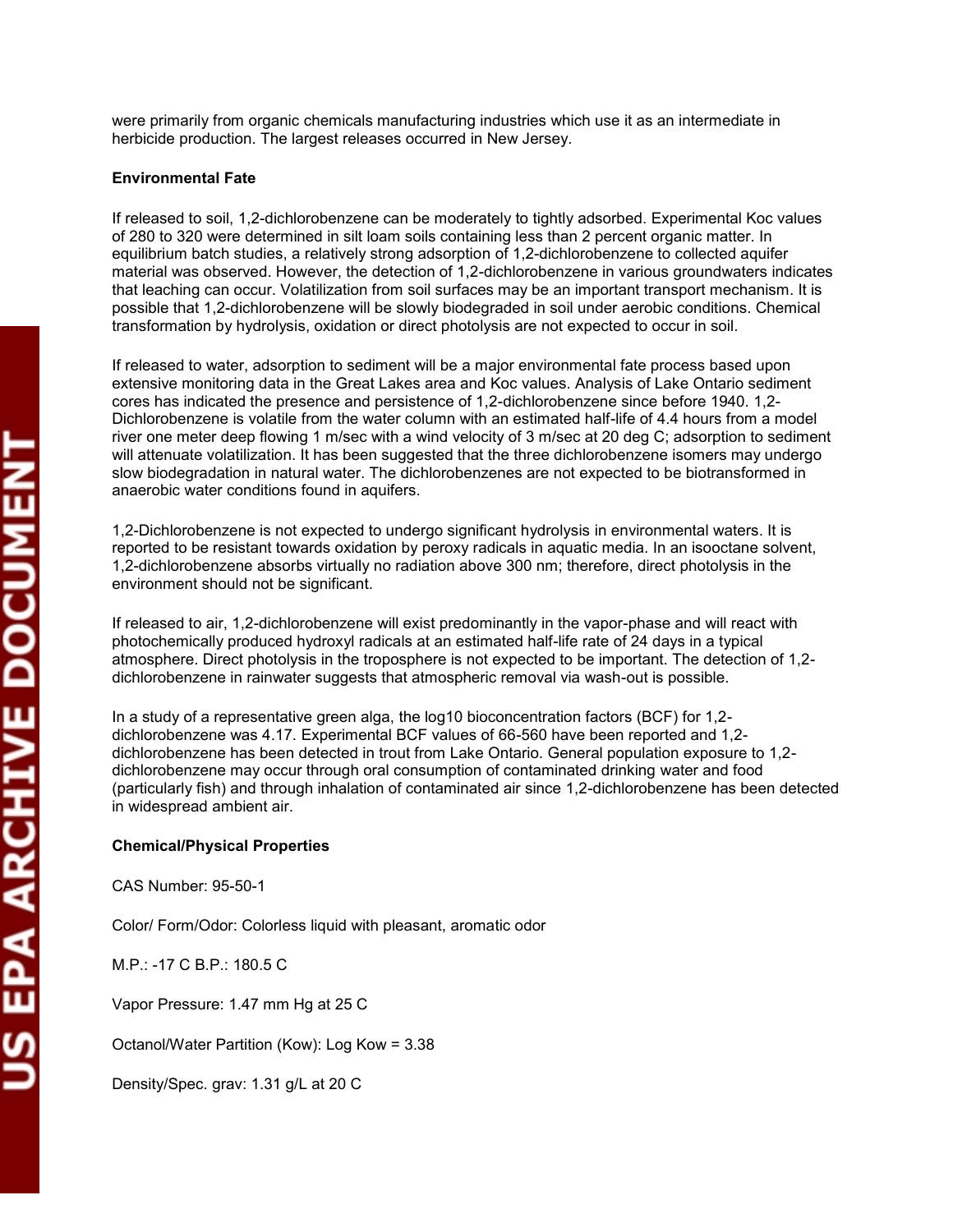Soil sorption coefficient: Koc measured at 280 to 320 for loam soils; low to moderate mobility in soil

Odor/Taste Thresholds: N/A

Soil sorption coefficient: Koc measured at 280 to 320 for loam soils; low to moderate mobility in soil<br>Odor/Taste Thresholds: N/A<br>Bioconcentration Factor: BCF measured at 270 to 560 in fish; expected to bioconcentrate in a organisms.

Henry's Law Coefficient: 0.0012 atm-cu m/mole at 20 C

Trade Names/Synonyms: ortho Dichlorobenzol, Dilantin, Dowtherm E, Chloroben, Dilatin DB

# **Other Regulatory Information**

Monitoring:

--For Ground/Surface Water Sources:

Initial Frequency- 4 quarterly samples every 3 years

Repeat Frequency- Annually after 1 year of no detection

--Triggers - Return to Initial Freq. if detect at > 0.0005 mg/L

#### **Analysis**

**Analysis**<br>Reference Source Method Numbers **Reference Source** EPA 600/4-88-039 502.2; 524.2

**Treatment/Best Available Technologies:** Granular Activated Charcoal and Packed Tower Aeration

## **Toxic Release Inventory - Releases to Water and Land, 1987 to 1993 (in pounds):**

|                            |        | Water   | Land     |
|----------------------------|--------|---------|----------|
| <b>TOTALS (in pounds)</b>  |        | 75,967  | 171,663  |
| Top Five States*           |        |         |          |
| NJ                         | 19,602 | 165,661 |          |
| WV                         | 39,653 | 0       |          |
| 0R                         | 7.260  | 0       |          |
| SC                         | 1,502  | 4.628   |          |
| ТX                         | 1.418  | 1.000   |          |
| <b>Major Industries</b>    |        |         |          |
| <b>Industrial Organics</b> |        | 15.416  | 98,092   |
| Cyclic crudes, dyes        |        | 7,639   | 67,418   |
| Alkalis, chlorine          |        | 38.029  | 0        |
| Paper mills                |        | 7.260   | $\Omega$ |
| Gum, wood chems.           |        | 250     | 4,378    |
|                            |        |         |          |

 \* Water/Land totals only include facilities with releases greater than a certain amount - usually 1000 to 10,000 lbs.

# **For Additional Information**